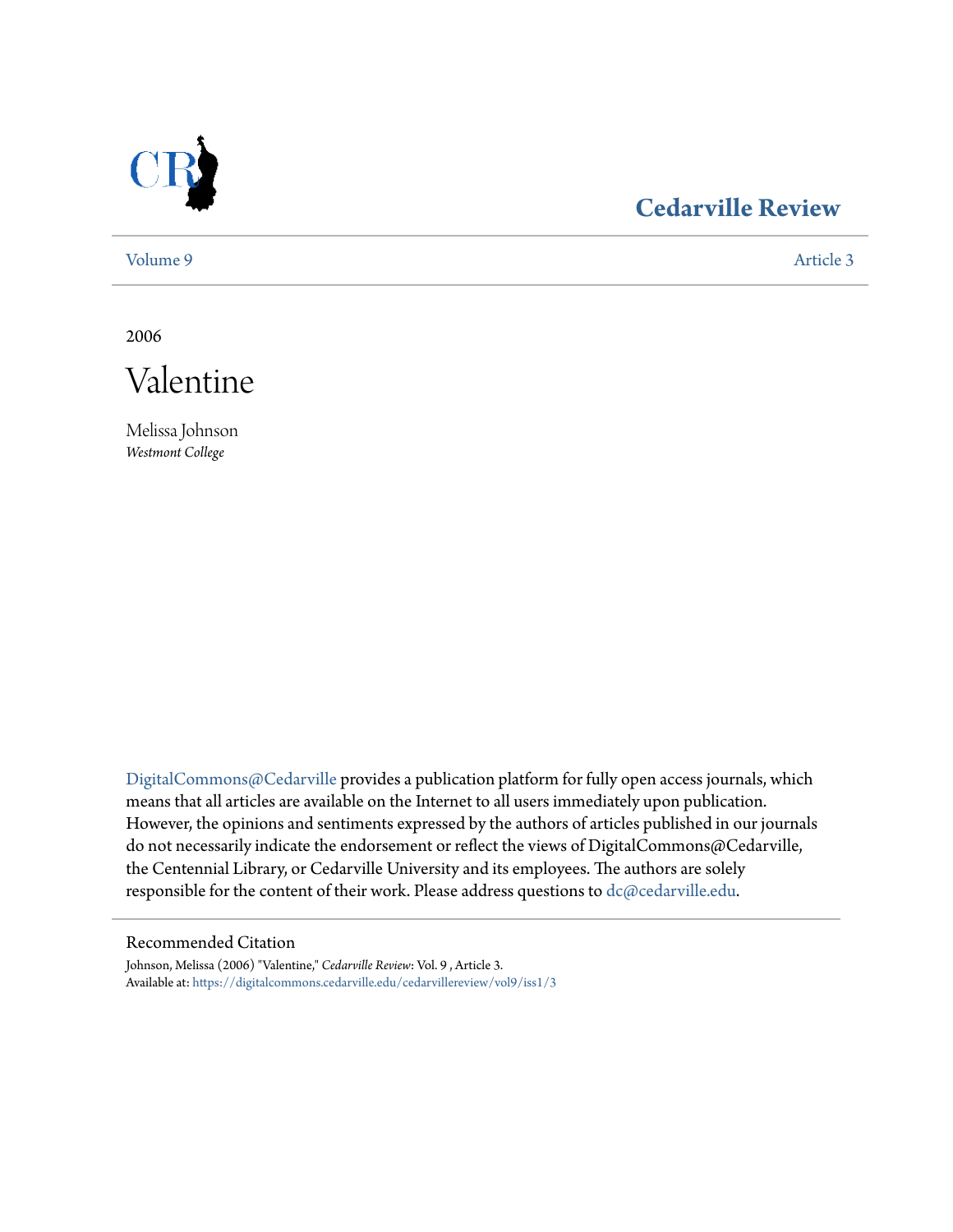## Valentine

Browse the contents of [this issue](https://digitalcommons.cedarville.edu/cedarvillereview/vol9/iss1) of *Cedarville Review*.

## **Creative Commons License**  $\bigcirc$  000

This work is licensed under a [Creative Commons Attribution-Noncommercial-No Derivative Works 4.0](http://creativecommons.org/licenses/by-nc-nd/4.0/) [License.](http://creativecommons.org/licenses/by-nc-nd/4.0/)

Follow this and additional works at: [https://digitalcommons.cedarville.edu/cedarvillereview](https://digitalcommons.cedarville.edu/cedarvillereview?utm_source=digitalcommons.cedarville.edu%2Fcedarvillereview%2Fvol9%2Fiss1%2F3&utm_medium=PDF&utm_campaign=PDFCoverPages)



This poetry is available in Cedarville Review: [https://digitalcommons.cedarville.edu/cedarvillereview/vol9/iss1/3](https://digitalcommons.cedarville.edu/cedarvillereview/vol9/iss1/3?utm_source=digitalcommons.cedarville.edu%2Fcedarvillereview%2Fvol9%2Fiss1%2F3&utm_medium=PDF&utm_campaign=PDFCoverPages)